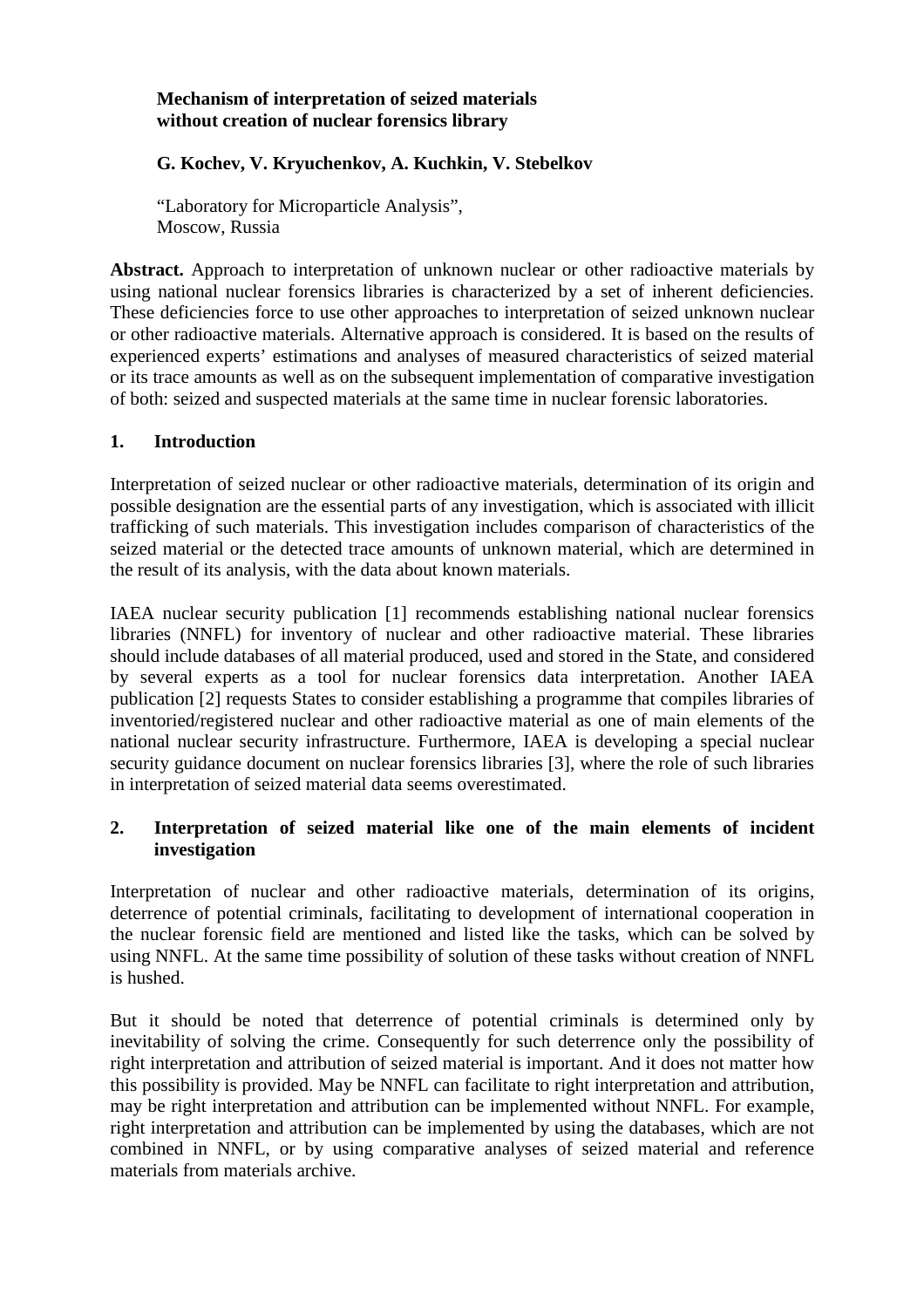Living aside political component of the issue, international cooperation is organized for the best investigation of the incidents and crime solution. It is also directed on the right interpretation and attribution of seized material. So, only one NNFL's task is really important for investigations practice – facilitating to right interpretation and attribution of seized materials. At the same time it is necessary to note that NNFL is defined, as "an administratively organized collection of information on nuclear and other radioactive materials produced, used, or stored within a State that may come from different and diverse sources" [3]. It means that NNFL is administratively organized collection of databases. Therefore working instruments of NNFL are databases. Nevertheless right interpretation and attribution of seized material depends on quality of databases, but not of their inclusion in NNFL.

### **3. Deficiencies of databases and NNFLs for investigation goals**

All other structural parts of NNFL, which should be created above databases, are not important for the conclusion about the origin of seized materials. Therefore the interpretation of seized unknown nuclear or other radioactive materials by using NNFL or by using scattered, not organized in NNFL, databases contain the same inherent deficiencies:

- Comparison of the results of analysis of seized material or trace amount of material with information from data bases. Obviously such comparison allows to withdraw from the suspicion a lot of materials, characteristics of which are very different from characteristics of seized material.
	- But it is known that several similar materials can be manufactured at different facilities or produced by fuel irradiation in different reactors. Investigation of incidents with such materials is most complex for prosecution. On the other hand analyses of the same material in different laboratories can provide not the same results. Moreover, analyses of the same material in the same laboratory, but in different times and/or by using different techniques can sometimes provide not the same results also. But comparison of the result of analysis of the seized material and suspected materials implies the comparison of the results, which are obtained likely in different laboratories and obviously at different times. Therefore material cannot be undoubtedly attributed on the result of such comparison.
- List of characteristics, which should be measured for undoubted interpretation of nuclear or other radioactive materials, is not determined until now. Moreover it is very likely that different lists will be required for investigation of different incidents. Characteristics, which will be really necessary for nuclear forensics investigation goals, can be determined after first steps of the investigation. It is clear [4] also, that databases, which are created for technological control, only contain at best a small part of forensically significant information. On the other hand there is considered for instance the possibility of measuring of the contents of a lot of chemical elements (up to 64) for identification of UOC [5]. Therefore, creation of comprehensive database is very labour and resource intensive process. Due to the low frequency of nuclear security events such a creation may be unreasonable;
- The concept of national nuclear forensics libraries, presented in [3], reflects simplified understanding of forensic database. "Forensic database" not only means that it is used during criminal investigation. A set of specific requirements is inherent to forensic database. First requirement is periodic actualization of database for the whole range of materials, which are currently manufactured. Secondly, database should contain information about intermediate products of manufacturing, etc.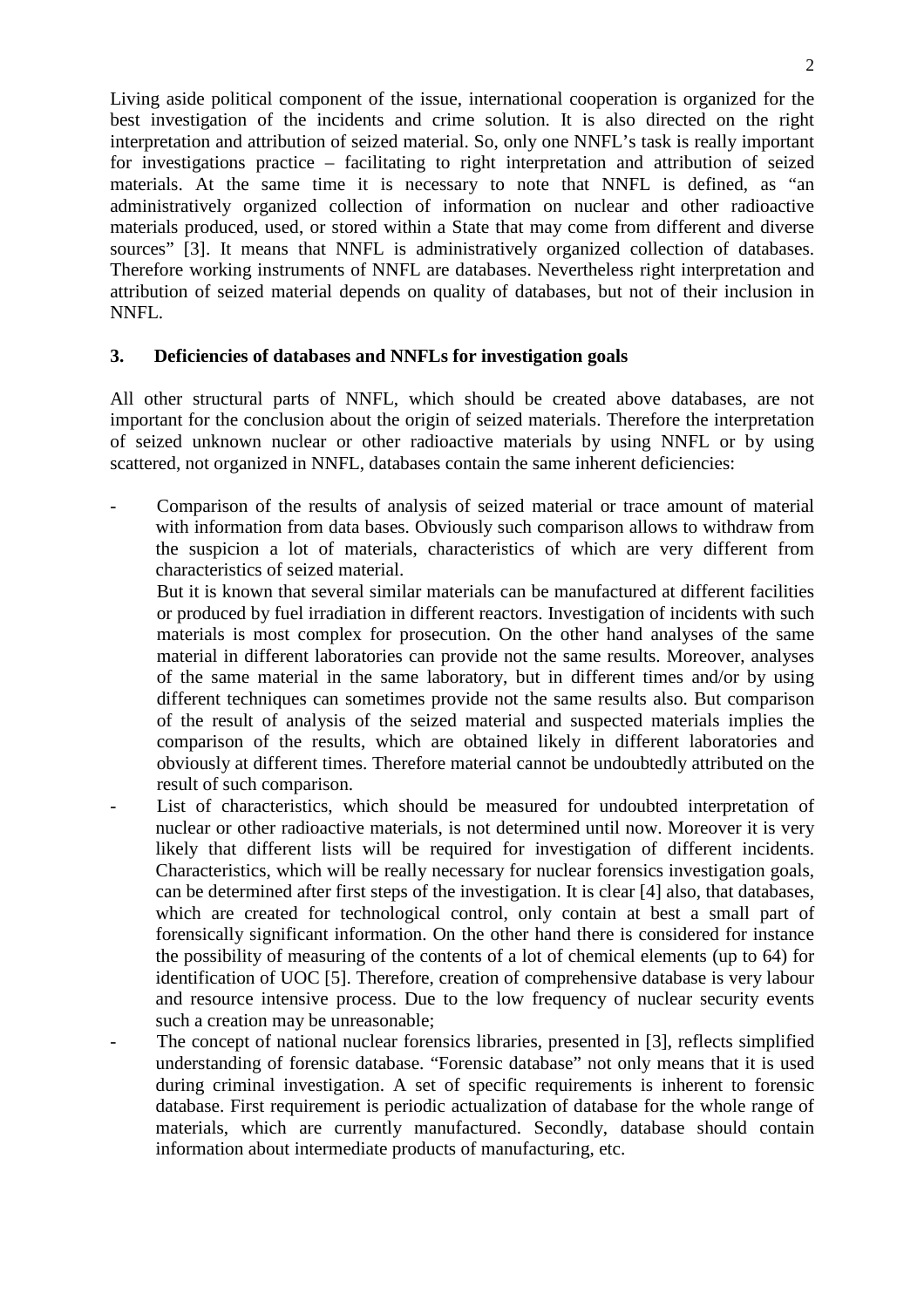One more deficiency concerns the NNFLs, but does not concern scattered databases. Accumulation of a lot of information, including sensitive information, in additional point of storage enlarges the circle of knowledgeable people and increases the risk of unauthorized sharing of information.

These disadvantages of any databases as well as NNFLs for prosecution goals force to use other approaches to interpretation of seized unknown nuclear or other radioactive materials.

# **4. Another approach – involvement of experts and comparative analyses**

As indicated in IAEA nuclear security publication [6], "nuclear forensics does not consist of routine procedures that can be universally applied to all evidence". Direction and scope of each subsequent step of nuclear forensics analysis should be selected in accordance with the results of previous steps. Another interpretation mechanism based on the involvement of experienced experts to estimation of measured characteristics of seized materials or its trace amounts as well as to subsequent implementation of comparative investigation of both: seized and suspected materials at the same time in the same analytical laboratory (laboratories). Several nuclear forensic laboratories can be involved firstly for supporting the conclusions of one laboratory and secondly for measuring entire set of requested characteristics if all of them can not be measured satisfactory in one laboratory.

Involved experts should have knowledge and experience of handling with materials of corresponding type. Range of experts can be determined after first identification of seized material or its trace amounts. Experts will be able to determine the group of materials, which can be suspected as the origin for seized material. They will be able also to choose materials for comparative investigations, to assess the significance of differences in measured characteristics of seized and suspected materials. By the way scattered material databases or any information of NNFL can be useful for choice of suspected materials for comparative analyses. Samples of these materials can be requested from corresponding material archive.

Only coincidence of all measured characteristics in seized material and in one or in several suspected materials provide the prosecution with undoubted conclusion about origin of seized material (possible origins in the case of coincidence of characteristics of seized material and several suspected materials).

If requested sample is absent in material archive and it is impossible to find corresponding sample anywhere, experts are forced to use any information about such materials, including information from all suitable databases. In these cases expert evaluation should be based on the knowledge of the details of manufacturing technologies, operational features, knowledge of the sources of raw materials for different manufacturing, etc. But expert evaluation should contain additional expertise of real and all possible differences of the results of measurement as well as all possible variations and uncertainties of the published data.

Such approach is realized, for example, in Russian Federation. Russian Federation has a large range of nuclear and radioactive materials and owns a lot of technological databases, which are not concentrated on one site. This approach focuses on the Russian legislation and does not require additional management and centralization.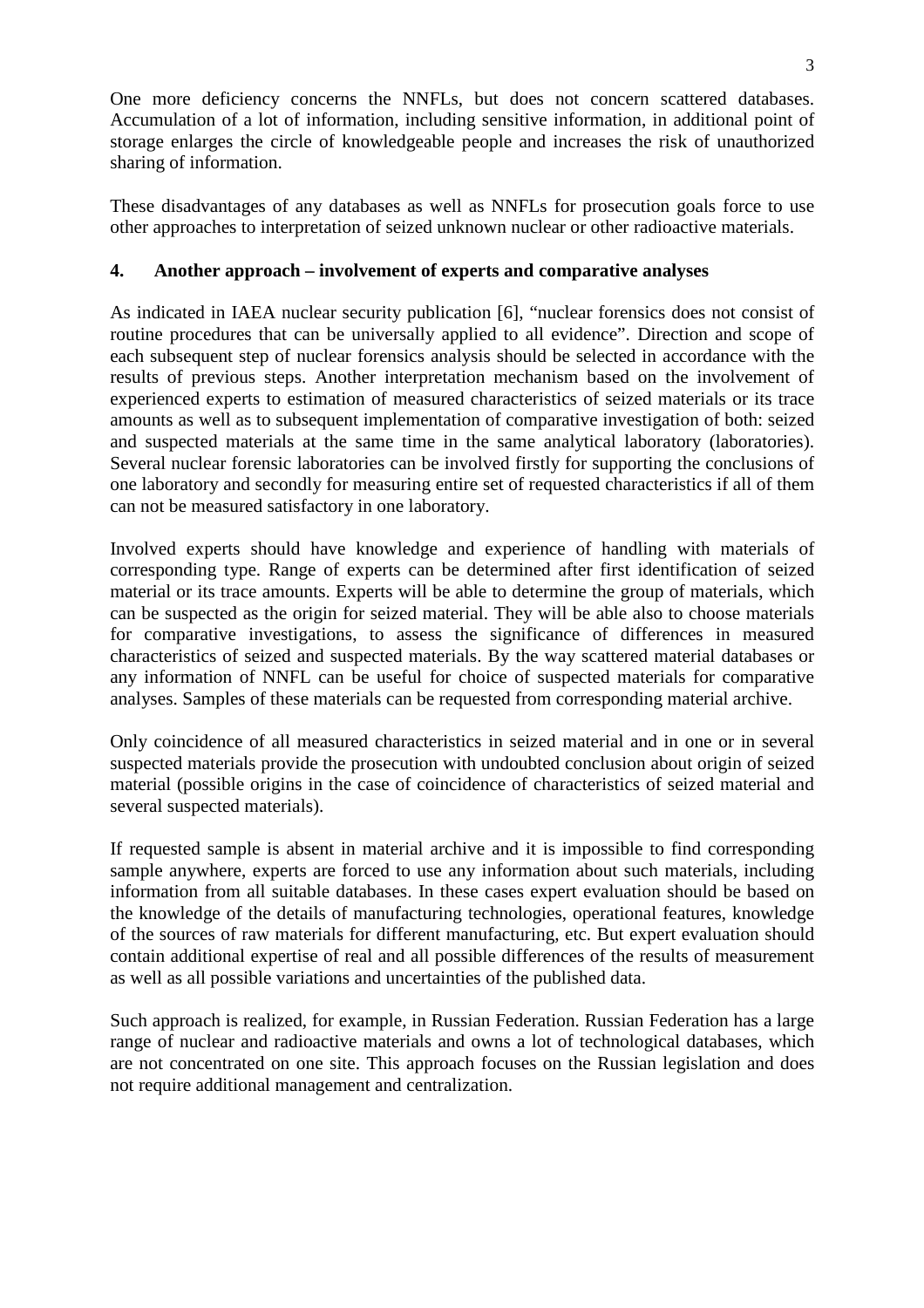#### **5. "Galaxy serpent" exercises – confirmation of necessity of expert involvement**

The virtual table top exercise "Galaxy serpent" held in 2013 confirmed that assessment of the significance of differences between the results of analysis and information from database can require involvement of experts even if the comprehensive database is accessible [7]. "Laboratory for Microparticle analysis" participated in the final round of this exercise in February-March 2014. Conclusion had to be elaborated about the possible pertaining of the "seized material" to the spent fuel of one from three reactors on the result of comparison of "the results of analysis of the seized material" and the data about spent fuels of reactors. Comparison had to be implemented on the set of spent fuel parameters.

On the result of comparison two reactors were qualified like reactors, which can not be the origin of "seized material". Spent fuel of one of them is characterized by concentration of uranium-235 of 2.04% at the burn-up of 5.88 GWD/MTU, while that concentration in "seized material" is significantly higher, 2.37%, even at the larger value of burn-up – 6.41 GWD/MTU. Spent fuel of another reactor is characterized by concentration of uranium-235 of 1.26% at the burn-up of 16.00 GWD/MTU, while that concentration in "seized material" is significantly higher, 1.65%, at the larger burn-up of 18.08 GWD/MTU. Uncertainties of the measurements do not compensate the differences in concentrations.

At the same time comparison of "the results of analysis of the seized material" with available characteristics of the third reactor could not identify significant differences for "seized material" and spent fuel of the third reactor. This spent fuel should be considered like possible origin of the "seized material". Nevertheless definite conclusion can not be stated that this spent fuel is the origin for "seized material" because any database con not be overall. And it can not be guaranteed that there is no another reactor, spent fuel of which is characterized by the same parameters at some burn-ups.

For example, concentrations of uranium-235, uranium-236 and plutonium for reactors of different typs are presented on the fig.1 [8]. Only initial enrichments are almost the same.



*FIG. 1. Concentrations of plutonium and isotopes of uranium in spent fuel (%) of reactors*  BWR Gundremmingen (G)and PWR Robinson (R) at different burn-ups (GWD/MTU).